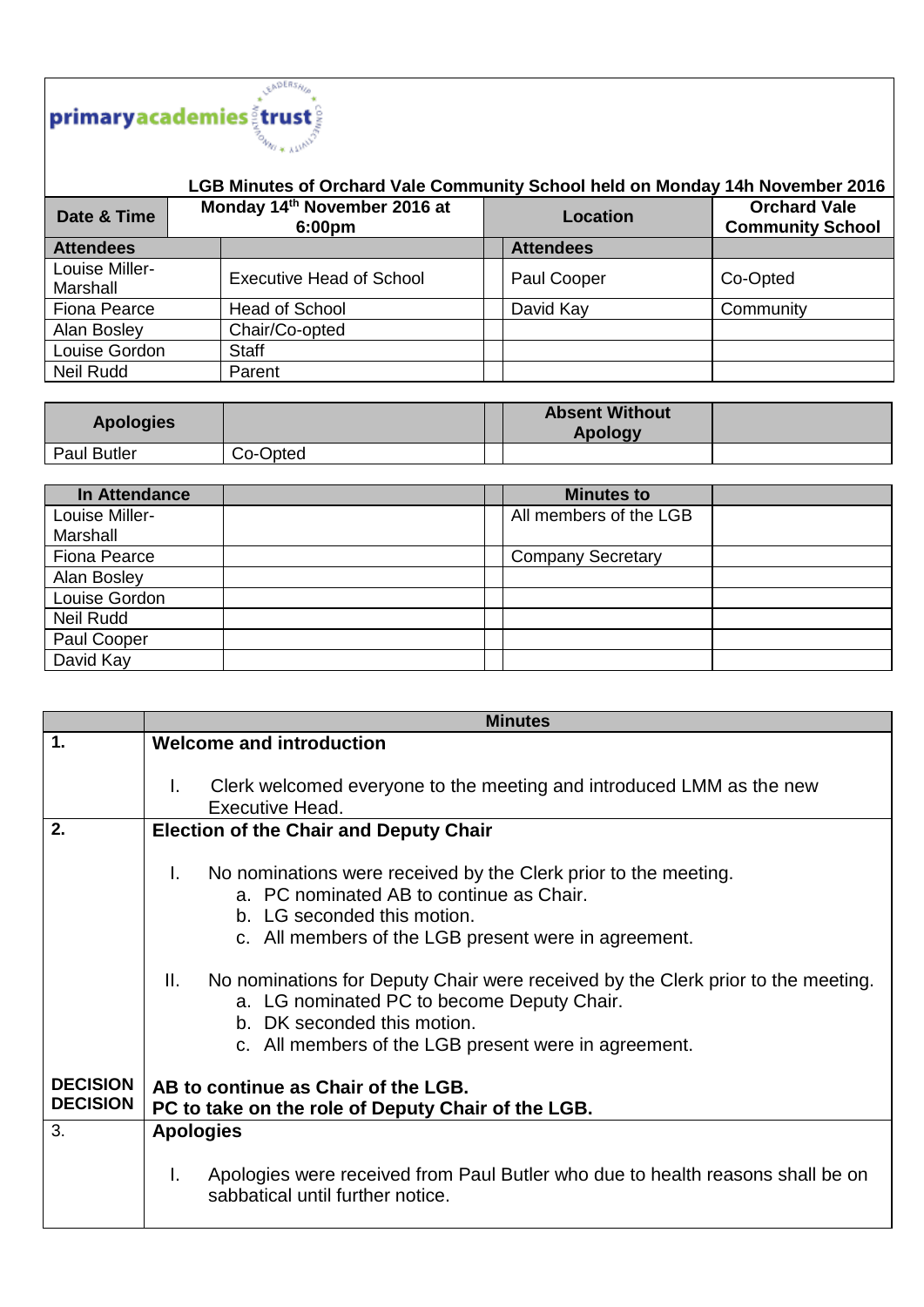| 4.                             | <b>Declaration of Business Interests:</b>                                                                                                                                                                                                                                                                                                                                                                                                                                                                                                                                                                                                                                                                                                                                                                                                                                                                                                                                                                                                                                                                                                                                                                                                                                                                                                                     |
|--------------------------------|---------------------------------------------------------------------------------------------------------------------------------------------------------------------------------------------------------------------------------------------------------------------------------------------------------------------------------------------------------------------------------------------------------------------------------------------------------------------------------------------------------------------------------------------------------------------------------------------------------------------------------------------------------------------------------------------------------------------------------------------------------------------------------------------------------------------------------------------------------------------------------------------------------------------------------------------------------------------------------------------------------------------------------------------------------------------------------------------------------------------------------------------------------------------------------------------------------------------------------------------------------------------------------------------------------------------------------------------------------------|
|                                | All Governors present signed the Declaration of Business Interests form and<br>$\mathbf{L}$<br>handed back to the Clerk.                                                                                                                                                                                                                                                                                                                                                                                                                                                                                                                                                                                                                                                                                                                                                                                                                                                                                                                                                                                                                                                                                                                                                                                                                                      |
| <b>ACTION</b><br><b>ACTION</b> | Website Administrator to scan and upload DOI to the school website.<br>Clerk to scan and send to Company Secretary.                                                                                                                                                                                                                                                                                                                                                                                                                                                                                                                                                                                                                                                                                                                                                                                                                                                                                                                                                                                                                                                                                                                                                                                                                                           |
| 5.                             | <b>Terms of Reference</b>                                                                                                                                                                                                                                                                                                                                                                                                                                                                                                                                                                                                                                                                                                                                                                                                                                                                                                                                                                                                                                                                                                                                                                                                                                                                                                                                     |
|                                | $\mathbf{L}$<br>The Terms of Reference are currently being reviewed by Directors, however, the<br>LGB members present all signed a copy of the code of conduct.                                                                                                                                                                                                                                                                                                                                                                                                                                                                                                                                                                                                                                                                                                                                                                                                                                                                                                                                                                                                                                                                                                                                                                                               |
| 6.                             | Minutes of the previous meeting:                                                                                                                                                                                                                                                                                                                                                                                                                                                                                                                                                                                                                                                                                                                                                                                                                                                                                                                                                                                                                                                                                                                                                                                                                                                                                                                              |
|                                | DK suggested that the minutes from the previous meeting are a true and<br>$\mathsf{L}$<br>accurate record of the meeting and that they be adopted as a record of<br>the meeting held on Monday 16 <sup>th</sup> June 2016.<br>a. LG seconded this motion.<br>b. AB signed a copy of the minutes.                                                                                                                                                                                                                                                                                                                                                                                                                                                                                                                                                                                                                                                                                                                                                                                                                                                                                                                                                                                                                                                              |
| <b>ACTION</b>                  | Clerk to send signed copy of minutes to Company Secretary.                                                                                                                                                                                                                                                                                                                                                                                                                                                                                                                                                                                                                                                                                                                                                                                                                                                                                                                                                                                                                                                                                                                                                                                                                                                                                                    |
| 7.                             | <b>Matters arising from previous minutes</b><br>T.<br>There were no mutterers arising for the previous minutes.                                                                                                                                                                                                                                                                                                                                                                                                                                                                                                                                                                                                                                                                                                                                                                                                                                                                                                                                                                                                                                                                                                                                                                                                                                               |
| 8.                             | <b>Feedback from Directors</b>                                                                                                                                                                                                                                                                                                                                                                                                                                                                                                                                                                                                                                                                                                                                                                                                                                                                                                                                                                                                                                                                                                                                                                                                                                                                                                                                |
|                                | All members received a copy of the Feedback from Directors prior to the meeting.<br>L.<br>a. PC wanted clarification around the feedback on SALT investment.<br>i. HoS provided information on the software used. HoS then shared a<br>case study at Orchard Vale in which the SALT programme helped to<br>resolve the problem within 6 weeks.<br>b. NR wishes for clarification over the Social Media Policy and if there is one<br>for guidance on a school run social media account, as Orchard Vale have<br>a school Twitter account.<br>i. EHoS explained about a recent Social Media presentation. The<br>main consensus was that schools would be unable to control certain<br>aspects of social media and that it could post a significant risk.<br>EHoS stated that no definitive answer had been given on the matter.<br>c. PC asked in regards to a question Sampford Peverell had asked regarding<br>the financial report the LGB received and felt that the answer given by the<br>Directors was not substantial in answering their questions.<br>i. HoS explained that Ryan Lewis, Finance Lead, was working on a<br>new budget report for LGB's. EHoS stated that Ryan has been into<br>schools to speak to Heads. A mock budget report was sent to ELT<br>to review. The LGB budget report will be the same format across all<br>PAT schools. |
| 9.1                            | Health and Safety Report (to include legionella testing, asbestos register and any<br>serious incidents)                                                                                                                                                                                                                                                                                                                                                                                                                                                                                                                                                                                                                                                                                                                                                                                                                                                                                                                                                                                                                                                                                                                                                                                                                                                      |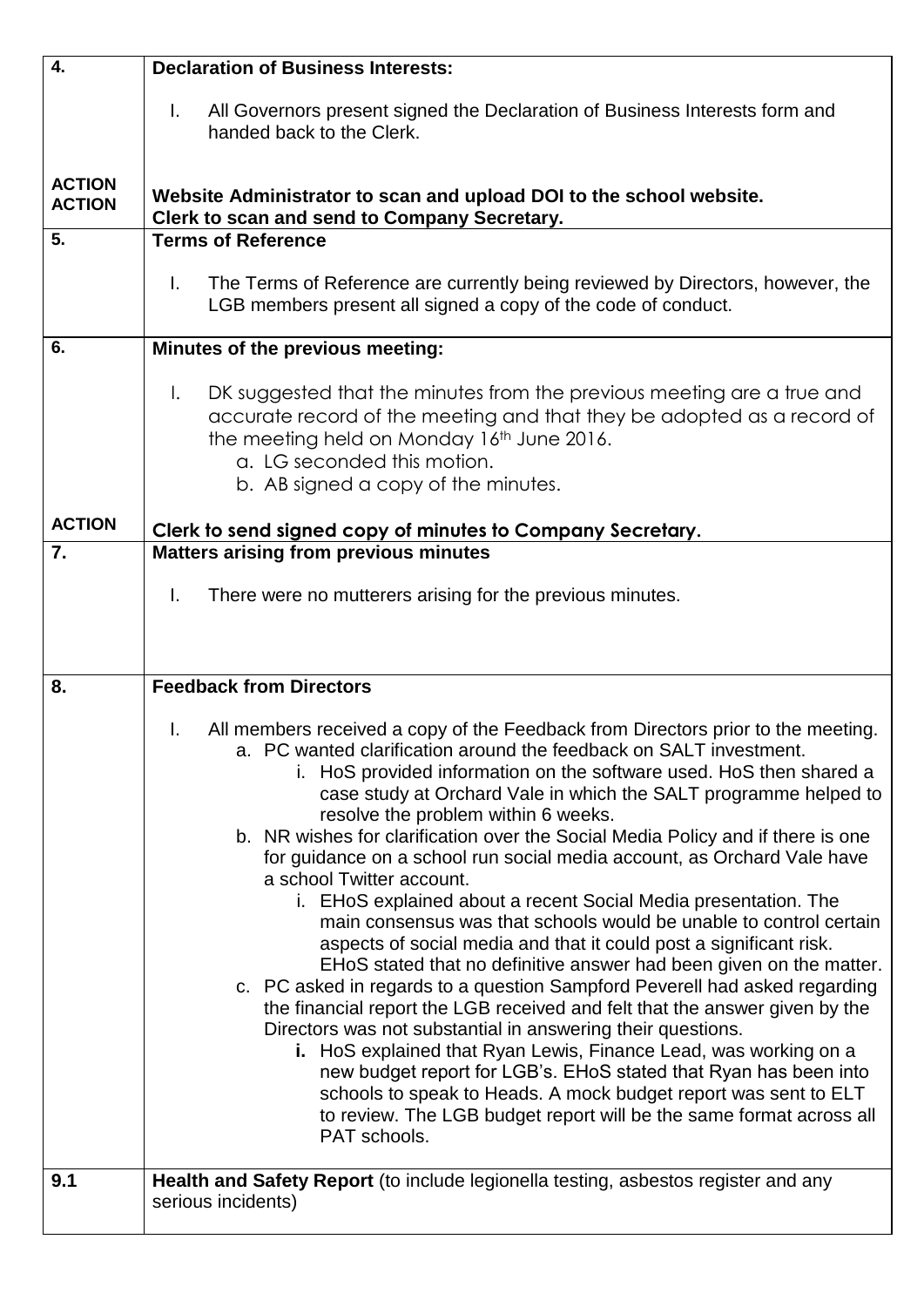|               | I.<br>Thanks were given to Clive Magson, Premises Manager at Orchard Vale, for                                                                      |
|---------------|-----------------------------------------------------------------------------------------------------------------------------------------------------|
|               | completing the Health and Safety reports in PB's absence.                                                                                           |
|               | All Health and Safety reports were given out prior to the meeting.<br>II.                                                                           |
|               | a. The LGB wish to draw attention to the adventure playground and its need<br>for maintenance.                                                      |
|               | b. HoS explained that the premises budget is for general maintenance around                                                                         |
|               | the school, bigger items such as the boiler will go to PAT central and Rose                                                                         |
|               | Budge is the broker between the school and the central team.                                                                                        |
|               | i. HoS stated that Clive Magson is working on a schedule of work for                                                                                |
|               | the year for routine maintenance for the school.                                                                                                    |
|               | c. AB asked about the accidents noted on the report.                                                                                                |
|               | i. HoS explained the incidents, which were all logged, followed up and                                                                              |
|               | recorded appropriately. Health and Safety processes were looked                                                                                     |
|               | into at the end of the Summer term. The lunchtime supervision                                                                                       |
|               | routine has been re-written. HoS explained about the 'zone' system                                                                                  |
|               | that has now been put into place for lunchtimes. HoS also stated                                                                                    |
|               | that Clive Magson does a routine walk around and that all staff have                                                                                |
|               | been briefed about being aware of implements around the school.                                                                                     |
|               | This has been reported back to parents.                                                                                                             |
| 9.2           | Safeguarding Report - to include SCR check                                                                                                          |
|               | The safeguarding action plan was sent out prior to the meeting.<br>L.                                                                               |
|               | DK explained the new procedure that a person is unable to be on the premises<br>Ш.                                                                  |
|               | until DBS clearance has come through.                                                                                                               |
|               | a. NR asked about the DBS passport, which allows you to move the location                                                                           |
|               | of your DBS via an online portal, and is this was available to the PAT?                                                                             |
|               | All staff members have read the updated 'Safeguarding Children in Education'<br>III.                                                                |
|               | chapter and signed to say they have read it.                                                                                                        |
|               | DK stated that he looked at CPOMS with the SENDCo and thinks the system is<br>IV.                                                                   |
|               | working very well.                                                                                                                                  |
|               | All LGB members are to undergo level 2 Safeguarding training.<br>V.                                                                                 |
|               | a. HoS to attend level 3 refresher course.                                                                                                          |
| <b>ACTION</b> | Clerk to liaise with SENDCo to sort a date for LGB Safeguarding training.                                                                           |
| 9.3           | <b>SEND Report</b>                                                                                                                                  |
|               |                                                                                                                                                     |
|               | The SEND report was sent out prior to the meeting.<br>L.                                                                                            |
|               | PC stated that the attendance in the SEND report is different to the HoS report as<br>Ш.                                                            |
|               | this changes on a day to day basis.                                                                                                                 |
|               | a. A high number of SEND children have ongoing medical conditions and<br>medical appointments and this can have an impact on the children's overall |
|               | attendance.                                                                                                                                         |
|               | b. The development of the SENDCo and raising awareness of SEN                                                                                       |
|               | throughout the school is part of the SIP.                                                                                                           |
|               | PC noted the financial constraint and asked if this is becoming more difficult to<br>III.                                                           |
|               | gain funding payments due to them being capped?                                                                                                     |
|               | a. EHoS explained about the overspend in Devon of 3 million and the                                                                                 |
|               | different ways the Local Authority are looking into reducing this.                                                                                  |
|               | b. PC has concerns for the pupils at Orchard Vale if this is this is to happen                                                                      |
|               | i. HoS stated that a case had just been turned down but they are                                                                                    |
|               | looking at ways to work around it.                                                                                                                  |
|               | ii. EHoS explained about the growing number of children that need                                                                                   |
|               | support from a younger age.                                                                                                                         |
|               | iii. PC asked that as a Devon wide MAT are the PAT working through<br>the implications this could have on the children and if additional            |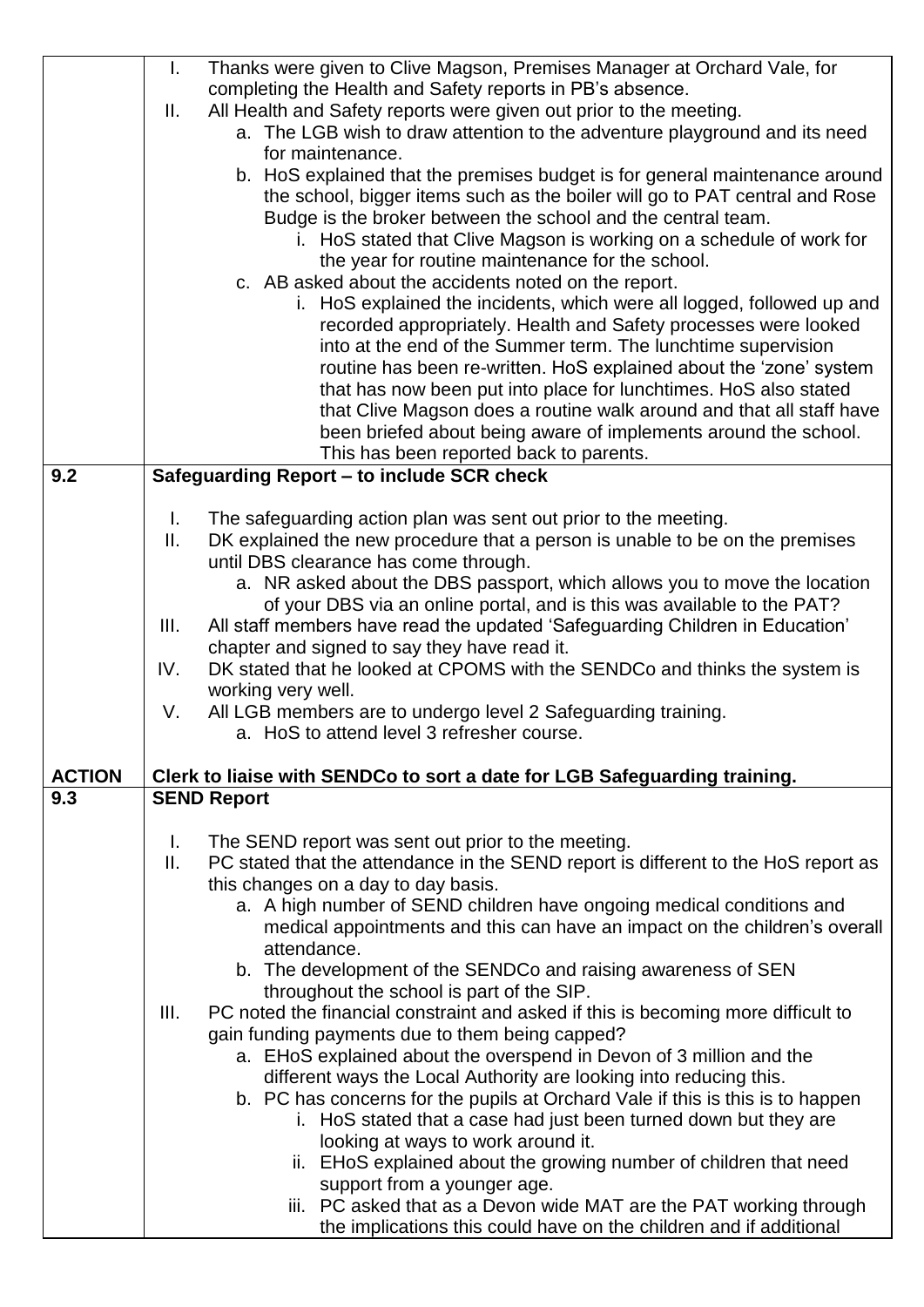|                      | funding is not available will the children not be supported?                                                 |
|----------------------|--------------------------------------------------------------------------------------------------------------|
|                      | 1. EHoS hopes that it will not come down to this and that it is                                              |
|                      | still open for consultation. As no plans have been announced                                                 |
|                      | the PAT are unable to devise a plan.                                                                         |
|                      | 2. HoS stated the schools still have a duty of care to these                                                 |
|                      | children and that they are committed to all children being                                                   |
|                      | included and supported.                                                                                      |
| 9.4                  | <b>Website Report</b>                                                                                        |
|                      |                                                                                                              |
|                      | Τ.<br>The website report was sent out prior to the meeting.                                                  |
|                      | NR took the LGB through report and stated that some red points were now green.<br>Ⅱ.                         |
|                      | Clarity is needed over PAT items such as the public sector policy document, the<br>III.                      |
|                      | annual Governance statement and information about how to become a Governor.                                  |
|                      | IV.<br>Emma Emmery has been appointed as the Compliance officer for the Trust and                            |
|                      | will be looking at compliance across all the PAT school websites.                                            |
| 10.                  | <b>Governor Challenge Tracker</b>                                                                            |
|                      |                                                                                                              |
|                      | $\mathbf{L}$<br>An example of the Governor Challenge tracker was sent out prior to the meeting.              |
|                      | The idea of the tracker sheet is so that Governors can track issues raised in<br>Ⅱ.                          |
|                      | meetings, the actions and the impact this has on the pupils.                                                 |
|                      |                                                                                                              |
| <b>ACTION</b><br>11. | Clerk to send out blank Governor Challenge Tracker sheet to LGB.<br><b>Local Items led by Head of School</b> |
|                      |                                                                                                              |
|                      | I.<br>HoS took the LGB through the Head of School report.                                                    |
|                      | a. PC asked if the introduction of phonics was a disadvantage for children?                                  |
|                      | i. HoS explained it increased Literacy skills, but it is a very particular                                   |
|                      | test and is either a pass or fail. This can sometimes mean it is                                             |
|                      | difficult for some children to access it but teachers are constantly                                         |
|                      | looking at ways to support these children.                                                                   |
|                      | b. HoS explained about the KS2 Maths results and that some middle ability                                    |
|                      | children were only 1 or 2 marks off. HoS is tracking middle ability children                                 |
|                      | for school improvement project.                                                                              |
|                      | i. The profile of Maths is a focus area this year with practice being                                        |
|                      | looked at across the school.                                                                                 |
|                      | ii. PC asked in regards to the report that was presented from visiting                                       |
|                      | Heads of School about Literacy being a main feature across the                                               |
|                      | school and not much of a Maths presence.                                                                     |
|                      | 1. HoS explained that when the Heads went and looked for                                                     |
|                      | Maths they found it but also stated that it is a very Literacy                                               |
|                      | enriched in the school. The senior leadership team are                                                       |
|                      | looking at how to address the balance and raise the profile                                                  |
|                      | and confidence of Maths across the school.                                                                   |
|                      | 2. All class names this year have been based on Maths.                                                       |
|                      | 3. NR asked if there were specific areas in Maths or if it across                                            |
|                      | the board that the pupils were struggling with?                                                              |
|                      | a. HoS stated it was more of a confidence issue on the                                                       |
|                      | day but all children still performed brilliantly.                                                            |
|                      | b. The new Maths team consists of Tamsin Johnson as                                                          |
|                      | the lead, Gary Quilter for KS1 support and Emily                                                             |
|                      | Gulliford will be working alongside for year 3 and 4.                                                        |
|                      | Also, new teaching assistant Dale Stevens-Borg, has                                                          |
|                      | a degree in Maths and is very enthusiastic about                                                             |
|                      | raising the profile of Maths. Dale will be sitting the                                                       |
|                      | previous SATs paper in order to see where the                                                                |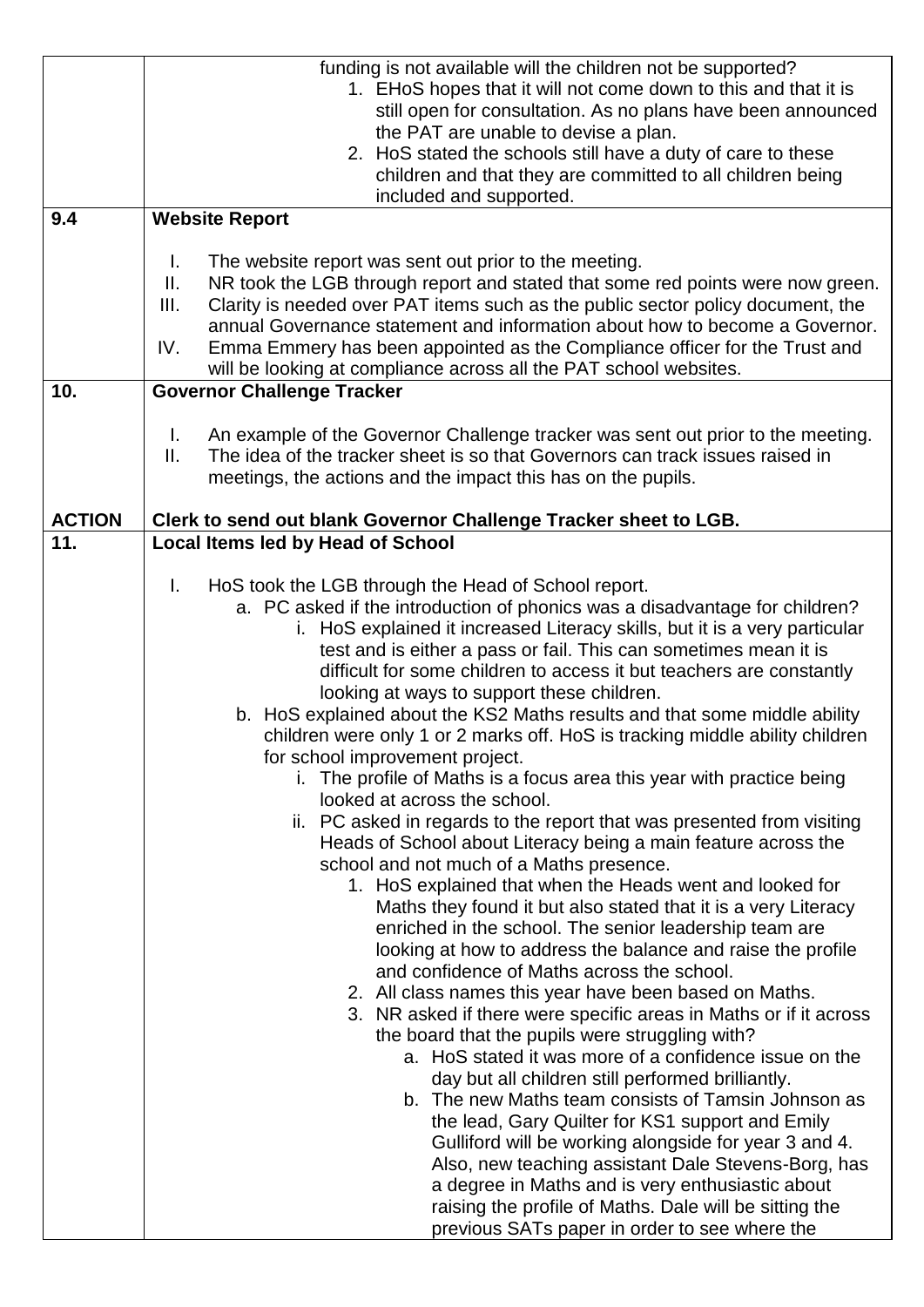| Babcock courses to support her Maths lead role.<br>c. HoS stated Maths is a rising trend and the teachers<br>are taking smaller steps to bridge the gaps and raising<br>the profile of Maths.<br>4. HoS handed out an updated number on roll overview sheet.<br>a. NR asked if the gender difference affected the<br>outcomes for girls?<br>i. Emily Gulliford, year 3 and 4 teacher team<br>leader, is looking into this but as of yet there are<br>no different outcomes for either gender.<br>b. LG asked if the class numbers reflect that balance?<br>i. HoS explained the specific cohort is still boy<br>heavy and the curriculum is balanced around<br>that by doing topics such as the stone age, but<br>it is still balanced for girls.<br>ii. LG explained her concern as her child is based<br>in a cohort that has a high percentage of boys<br>but feels reassured as a parent that the<br>curriculum topics are challenging and engaging<br>for girls.<br>5. The discussion turned to retaining teachers in the teaching<br>profession and the impact this can have on a school.<br>a. PC asked how difficult is it to find a new Head of<br>School?<br>i. HoS and EHoS both explained as of late it has<br>been difficult to recruit new Heads and its very<br>much dependent on the school. The Trust is<br>already talent spotting and putting into place<br>strategies and training to support these<br>professionals.<br>ii. HoS mentioned about recent recruitment at<br>Orchard Vale and that the new additions to the<br>team are working really well.<br>iii. The gap of Deputy Head of School is currently<br>being sustained between HoS and Caroline<br>Harding. The senior leadership team are also<br>taking on extra duties to help fill the gap.<br><b>Monitor the Head of School Budget</b><br>12.<br>Τ.<br>The LGB were unable to monitor the Head of School budget due to the report not<br>being ready in time.<br>Policies as per the Annual Cycle (yet to be determined)<br>13.<br>Τ.<br>The admissions policy was sent out prior to the meeting.<br>a. All information was correct and in-line with school procedures.<br>b. LG proposed that the LGB adopt the Admissions policy.<br>c. All members present seconded this motion.<br>The lettings policy was sent out prior to the meeting.<br>Ш.<br>a. HoS stated that a price has been decided for the hire of the new<br>Management Hub and one price includes tea and coffee and<br>another one is just for the use of the room. | children need to be. Tamsin Johnson will also be using |
|-----------------------------------------------------------------------------------------------------------------------------------------------------------------------------------------------------------------------------------------------------------------------------------------------------------------------------------------------------------------------------------------------------------------------------------------------------------------------------------------------------------------------------------------------------------------------------------------------------------------------------------------------------------------------------------------------------------------------------------------------------------------------------------------------------------------------------------------------------------------------------------------------------------------------------------------------------------------------------------------------------------------------------------------------------------------------------------------------------------------------------------------------------------------------------------------------------------------------------------------------------------------------------------------------------------------------------------------------------------------------------------------------------------------------------------------------------------------------------------------------------------------------------------------------------------------------------------------------------------------------------------------------------------------------------------------------------------------------------------------------------------------------------------------------------------------------------------------------------------------------------------------------------------------------------------------------------------------------------------------------------------------------------------------------------------------------------------------------------------------------------------------------------------------------------------------------------------------------------------------------------------------------------------------------------------------------------------------------------------------------------------------------------------------------------------------------------------------------------------------------------------------------------|--------------------------------------------------------|
|                                                                                                                                                                                                                                                                                                                                                                                                                                                                                                                                                                                                                                                                                                                                                                                                                                                                                                                                                                                                                                                                                                                                                                                                                                                                                                                                                                                                                                                                                                                                                                                                                                                                                                                                                                                                                                                                                                                                                                                                                                                                                                                                                                                                                                                                                                                                                                                                                                                                                                                             |                                                        |
|                                                                                                                                                                                                                                                                                                                                                                                                                                                                                                                                                                                                                                                                                                                                                                                                                                                                                                                                                                                                                                                                                                                                                                                                                                                                                                                                                                                                                                                                                                                                                                                                                                                                                                                                                                                                                                                                                                                                                                                                                                                                                                                                                                                                                                                                                                                                                                                                                                                                                                                             |                                                        |
|                                                                                                                                                                                                                                                                                                                                                                                                                                                                                                                                                                                                                                                                                                                                                                                                                                                                                                                                                                                                                                                                                                                                                                                                                                                                                                                                                                                                                                                                                                                                                                                                                                                                                                                                                                                                                                                                                                                                                                                                                                                                                                                                                                                                                                                                                                                                                                                                                                                                                                                             |                                                        |
|                                                                                                                                                                                                                                                                                                                                                                                                                                                                                                                                                                                                                                                                                                                                                                                                                                                                                                                                                                                                                                                                                                                                                                                                                                                                                                                                                                                                                                                                                                                                                                                                                                                                                                                                                                                                                                                                                                                                                                                                                                                                                                                                                                                                                                                                                                                                                                                                                                                                                                                             |                                                        |
|                                                                                                                                                                                                                                                                                                                                                                                                                                                                                                                                                                                                                                                                                                                                                                                                                                                                                                                                                                                                                                                                                                                                                                                                                                                                                                                                                                                                                                                                                                                                                                                                                                                                                                                                                                                                                                                                                                                                                                                                                                                                                                                                                                                                                                                                                                                                                                                                                                                                                                                             |                                                        |
|                                                                                                                                                                                                                                                                                                                                                                                                                                                                                                                                                                                                                                                                                                                                                                                                                                                                                                                                                                                                                                                                                                                                                                                                                                                                                                                                                                                                                                                                                                                                                                                                                                                                                                                                                                                                                                                                                                                                                                                                                                                                                                                                                                                                                                                                                                                                                                                                                                                                                                                             |                                                        |
|                                                                                                                                                                                                                                                                                                                                                                                                                                                                                                                                                                                                                                                                                                                                                                                                                                                                                                                                                                                                                                                                                                                                                                                                                                                                                                                                                                                                                                                                                                                                                                                                                                                                                                                                                                                                                                                                                                                                                                                                                                                                                                                                                                                                                                                                                                                                                                                                                                                                                                                             |                                                        |
|                                                                                                                                                                                                                                                                                                                                                                                                                                                                                                                                                                                                                                                                                                                                                                                                                                                                                                                                                                                                                                                                                                                                                                                                                                                                                                                                                                                                                                                                                                                                                                                                                                                                                                                                                                                                                                                                                                                                                                                                                                                                                                                                                                                                                                                                                                                                                                                                                                                                                                                             |                                                        |
|                                                                                                                                                                                                                                                                                                                                                                                                                                                                                                                                                                                                                                                                                                                                                                                                                                                                                                                                                                                                                                                                                                                                                                                                                                                                                                                                                                                                                                                                                                                                                                                                                                                                                                                                                                                                                                                                                                                                                                                                                                                                                                                                                                                                                                                                                                                                                                                                                                                                                                                             |                                                        |
|                                                                                                                                                                                                                                                                                                                                                                                                                                                                                                                                                                                                                                                                                                                                                                                                                                                                                                                                                                                                                                                                                                                                                                                                                                                                                                                                                                                                                                                                                                                                                                                                                                                                                                                                                                                                                                                                                                                                                                                                                                                                                                                                                                                                                                                                                                                                                                                                                                                                                                                             |                                                        |
|                                                                                                                                                                                                                                                                                                                                                                                                                                                                                                                                                                                                                                                                                                                                                                                                                                                                                                                                                                                                                                                                                                                                                                                                                                                                                                                                                                                                                                                                                                                                                                                                                                                                                                                                                                                                                                                                                                                                                                                                                                                                                                                                                                                                                                                                                                                                                                                                                                                                                                                             |                                                        |
|                                                                                                                                                                                                                                                                                                                                                                                                                                                                                                                                                                                                                                                                                                                                                                                                                                                                                                                                                                                                                                                                                                                                                                                                                                                                                                                                                                                                                                                                                                                                                                                                                                                                                                                                                                                                                                                                                                                                                                                                                                                                                                                                                                                                                                                                                                                                                                                                                                                                                                                             |                                                        |
|                                                                                                                                                                                                                                                                                                                                                                                                                                                                                                                                                                                                                                                                                                                                                                                                                                                                                                                                                                                                                                                                                                                                                                                                                                                                                                                                                                                                                                                                                                                                                                                                                                                                                                                                                                                                                                                                                                                                                                                                                                                                                                                                                                                                                                                                                                                                                                                                                                                                                                                             |                                                        |
|                                                                                                                                                                                                                                                                                                                                                                                                                                                                                                                                                                                                                                                                                                                                                                                                                                                                                                                                                                                                                                                                                                                                                                                                                                                                                                                                                                                                                                                                                                                                                                                                                                                                                                                                                                                                                                                                                                                                                                                                                                                                                                                                                                                                                                                                                                                                                                                                                                                                                                                             |                                                        |
|                                                                                                                                                                                                                                                                                                                                                                                                                                                                                                                                                                                                                                                                                                                                                                                                                                                                                                                                                                                                                                                                                                                                                                                                                                                                                                                                                                                                                                                                                                                                                                                                                                                                                                                                                                                                                                                                                                                                                                                                                                                                                                                                                                                                                                                                                                                                                                                                                                                                                                                             |                                                        |
|                                                                                                                                                                                                                                                                                                                                                                                                                                                                                                                                                                                                                                                                                                                                                                                                                                                                                                                                                                                                                                                                                                                                                                                                                                                                                                                                                                                                                                                                                                                                                                                                                                                                                                                                                                                                                                                                                                                                                                                                                                                                                                                                                                                                                                                                                                                                                                                                                                                                                                                             |                                                        |
|                                                                                                                                                                                                                                                                                                                                                                                                                                                                                                                                                                                                                                                                                                                                                                                                                                                                                                                                                                                                                                                                                                                                                                                                                                                                                                                                                                                                                                                                                                                                                                                                                                                                                                                                                                                                                                                                                                                                                                                                                                                                                                                                                                                                                                                                                                                                                                                                                                                                                                                             |                                                        |
|                                                                                                                                                                                                                                                                                                                                                                                                                                                                                                                                                                                                                                                                                                                                                                                                                                                                                                                                                                                                                                                                                                                                                                                                                                                                                                                                                                                                                                                                                                                                                                                                                                                                                                                                                                                                                                                                                                                                                                                                                                                                                                                                                                                                                                                                                                                                                                                                                                                                                                                             |                                                        |
|                                                                                                                                                                                                                                                                                                                                                                                                                                                                                                                                                                                                                                                                                                                                                                                                                                                                                                                                                                                                                                                                                                                                                                                                                                                                                                                                                                                                                                                                                                                                                                                                                                                                                                                                                                                                                                                                                                                                                                                                                                                                                                                                                                                                                                                                                                                                                                                                                                                                                                                             |                                                        |
|                                                                                                                                                                                                                                                                                                                                                                                                                                                                                                                                                                                                                                                                                                                                                                                                                                                                                                                                                                                                                                                                                                                                                                                                                                                                                                                                                                                                                                                                                                                                                                                                                                                                                                                                                                                                                                                                                                                                                                                                                                                                                                                                                                                                                                                                                                                                                                                                                                                                                                                             |                                                        |
|                                                                                                                                                                                                                                                                                                                                                                                                                                                                                                                                                                                                                                                                                                                                                                                                                                                                                                                                                                                                                                                                                                                                                                                                                                                                                                                                                                                                                                                                                                                                                                                                                                                                                                                                                                                                                                                                                                                                                                                                                                                                                                                                                                                                                                                                                                                                                                                                                                                                                                                             |                                                        |
|                                                                                                                                                                                                                                                                                                                                                                                                                                                                                                                                                                                                                                                                                                                                                                                                                                                                                                                                                                                                                                                                                                                                                                                                                                                                                                                                                                                                                                                                                                                                                                                                                                                                                                                                                                                                                                                                                                                                                                                                                                                                                                                                                                                                                                                                                                                                                                                                                                                                                                                             |                                                        |
|                                                                                                                                                                                                                                                                                                                                                                                                                                                                                                                                                                                                                                                                                                                                                                                                                                                                                                                                                                                                                                                                                                                                                                                                                                                                                                                                                                                                                                                                                                                                                                                                                                                                                                                                                                                                                                                                                                                                                                                                                                                                                                                                                                                                                                                                                                                                                                                                                                                                                                                             |                                                        |
|                                                                                                                                                                                                                                                                                                                                                                                                                                                                                                                                                                                                                                                                                                                                                                                                                                                                                                                                                                                                                                                                                                                                                                                                                                                                                                                                                                                                                                                                                                                                                                                                                                                                                                                                                                                                                                                                                                                                                                                                                                                                                                                                                                                                                                                                                                                                                                                                                                                                                                                             |                                                        |
|                                                                                                                                                                                                                                                                                                                                                                                                                                                                                                                                                                                                                                                                                                                                                                                                                                                                                                                                                                                                                                                                                                                                                                                                                                                                                                                                                                                                                                                                                                                                                                                                                                                                                                                                                                                                                                                                                                                                                                                                                                                                                                                                                                                                                                                                                                                                                                                                                                                                                                                             |                                                        |
|                                                                                                                                                                                                                                                                                                                                                                                                                                                                                                                                                                                                                                                                                                                                                                                                                                                                                                                                                                                                                                                                                                                                                                                                                                                                                                                                                                                                                                                                                                                                                                                                                                                                                                                                                                                                                                                                                                                                                                                                                                                                                                                                                                                                                                                                                                                                                                                                                                                                                                                             |                                                        |
|                                                                                                                                                                                                                                                                                                                                                                                                                                                                                                                                                                                                                                                                                                                                                                                                                                                                                                                                                                                                                                                                                                                                                                                                                                                                                                                                                                                                                                                                                                                                                                                                                                                                                                                                                                                                                                                                                                                                                                                                                                                                                                                                                                                                                                                                                                                                                                                                                                                                                                                             |                                                        |
|                                                                                                                                                                                                                                                                                                                                                                                                                                                                                                                                                                                                                                                                                                                                                                                                                                                                                                                                                                                                                                                                                                                                                                                                                                                                                                                                                                                                                                                                                                                                                                                                                                                                                                                                                                                                                                                                                                                                                                                                                                                                                                                                                                                                                                                                                                                                                                                                                                                                                                                             |                                                        |
|                                                                                                                                                                                                                                                                                                                                                                                                                                                                                                                                                                                                                                                                                                                                                                                                                                                                                                                                                                                                                                                                                                                                                                                                                                                                                                                                                                                                                                                                                                                                                                                                                                                                                                                                                                                                                                                                                                                                                                                                                                                                                                                                                                                                                                                                                                                                                                                                                                                                                                                             |                                                        |
|                                                                                                                                                                                                                                                                                                                                                                                                                                                                                                                                                                                                                                                                                                                                                                                                                                                                                                                                                                                                                                                                                                                                                                                                                                                                                                                                                                                                                                                                                                                                                                                                                                                                                                                                                                                                                                                                                                                                                                                                                                                                                                                                                                                                                                                                                                                                                                                                                                                                                                                             |                                                        |
|                                                                                                                                                                                                                                                                                                                                                                                                                                                                                                                                                                                                                                                                                                                                                                                                                                                                                                                                                                                                                                                                                                                                                                                                                                                                                                                                                                                                                                                                                                                                                                                                                                                                                                                                                                                                                                                                                                                                                                                                                                                                                                                                                                                                                                                                                                                                                                                                                                                                                                                             |                                                        |
|                                                                                                                                                                                                                                                                                                                                                                                                                                                                                                                                                                                                                                                                                                                                                                                                                                                                                                                                                                                                                                                                                                                                                                                                                                                                                                                                                                                                                                                                                                                                                                                                                                                                                                                                                                                                                                                                                                                                                                                                                                                                                                                                                                                                                                                                                                                                                                                                                                                                                                                             |                                                        |
|                                                                                                                                                                                                                                                                                                                                                                                                                                                                                                                                                                                                                                                                                                                                                                                                                                                                                                                                                                                                                                                                                                                                                                                                                                                                                                                                                                                                                                                                                                                                                                                                                                                                                                                                                                                                                                                                                                                                                                                                                                                                                                                                                                                                                                                                                                                                                                                                                                                                                                                             |                                                        |
|                                                                                                                                                                                                                                                                                                                                                                                                                                                                                                                                                                                                                                                                                                                                                                                                                                                                                                                                                                                                                                                                                                                                                                                                                                                                                                                                                                                                                                                                                                                                                                                                                                                                                                                                                                                                                                                                                                                                                                                                                                                                                                                                                                                                                                                                                                                                                                                                                                                                                                                             |                                                        |
|                                                                                                                                                                                                                                                                                                                                                                                                                                                                                                                                                                                                                                                                                                                                                                                                                                                                                                                                                                                                                                                                                                                                                                                                                                                                                                                                                                                                                                                                                                                                                                                                                                                                                                                                                                                                                                                                                                                                                                                                                                                                                                                                                                                                                                                                                                                                                                                                                                                                                                                             |                                                        |
|                                                                                                                                                                                                                                                                                                                                                                                                                                                                                                                                                                                                                                                                                                                                                                                                                                                                                                                                                                                                                                                                                                                                                                                                                                                                                                                                                                                                                                                                                                                                                                                                                                                                                                                                                                                                                                                                                                                                                                                                                                                                                                                                                                                                                                                                                                                                                                                                                                                                                                                             |                                                        |
|                                                                                                                                                                                                                                                                                                                                                                                                                                                                                                                                                                                                                                                                                                                                                                                                                                                                                                                                                                                                                                                                                                                                                                                                                                                                                                                                                                                                                                                                                                                                                                                                                                                                                                                                                                                                                                                                                                                                                                                                                                                                                                                                                                                                                                                                                                                                                                                                                                                                                                                             |                                                        |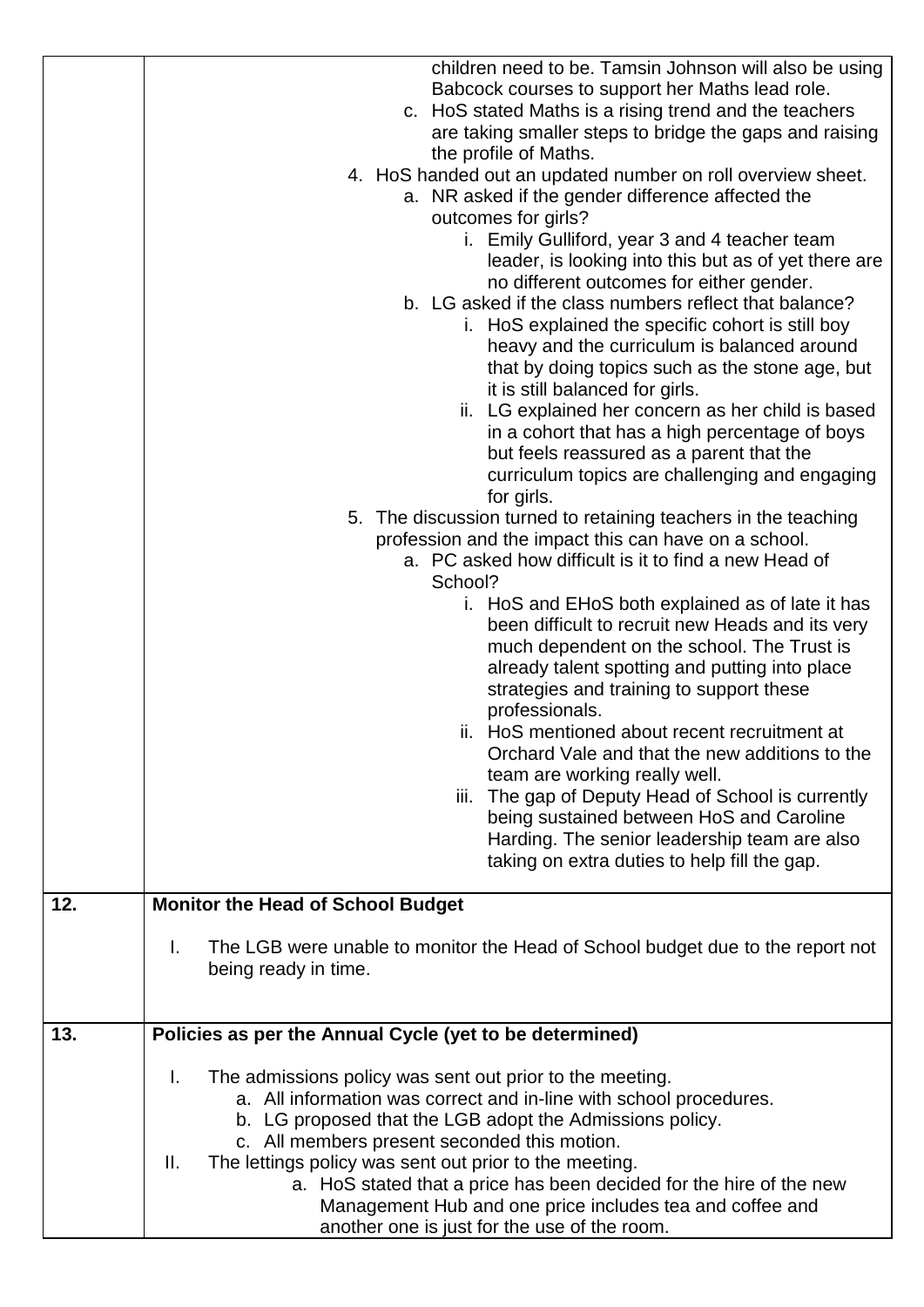|     | b. Current prices are:                                                                                                              |
|-----|-------------------------------------------------------------------------------------------------------------------------------------|
|     | i. Weekday let: £20 for a 3-hour let                                                                                                |
|     | ii. Weekend let: £25 for a 3 hour let or £40 for a 4-6 hour let up                                                                  |
|     | until 10:30pm.                                                                                                                      |
|     | iii. Deposits are £50 and given back after the let if the premises                                                                  |
|     | are deemed to be in the condition in which they were let.                                                                           |
|     | c. Discussion was had around the current pricing of lettings.                                                                       |
|     | i. HoS wishes to keep the prices as they are currently. She                                                                         |
|     | feels as the school is a community school, keeping the                                                                              |
|     | current costs makes it more affordable for the community and                                                                        |
|     | parents who let the hall for birthday parties and other events.<br>ii. AB proposes that the LGB review the prices at the end of the |
|     | year.                                                                                                                               |
|     | iii. All LGB members present agreed that the prices should                                                                          |
|     | remain as they are for the next academic year.                                                                                      |
|     | d. A copy of the Safeguarding policy was sent out prior to the meeting.                                                             |
|     | i. DK proposes that we adopt this policy.                                                                                           |
|     | This was seconded by all members present.<br>ii.                                                                                    |
| 14. | <b>Local Items of Business</b>                                                                                                      |
|     |                                                                                                                                     |
|     | 1. The following Governors have been appointed as the following:                                                                    |
|     | a. DK will continue as Safeguarding Governor                                                                                        |
|     | HoS nominates LG to become deputy Safeguarding<br>i.                                                                                |
|     | Governor.                                                                                                                           |
|     | This was seconded by DK.<br>ii.<br>HoS to check that LG has been on a level 2 safeguarding<br>iii.                                  |
|     | course.                                                                                                                             |
|     | LGB to do some Safeguarding training with Caroline Harding.<br>iv.                                                                  |
|     | a. Clerk to circulate dates.                                                                                                        |
|     | b. PC will continue as SEND Governor                                                                                                |
|     | c. NR will continue as Website Governor                                                                                             |
|     | d. PB will continue as Health and Safety Governor.                                                                                  |
|     | i. In PB's absence, Clive Magson Premises Manager for Orchard                                                                       |
|     | Vale, shall complete all health and safety forms for the LGB.                                                                       |
|     | ii. AB would like to invite Clive Magson to the next LGB meeting if PB                                                              |
|     | is still on sabbatical.                                                                                                             |
|     | 2. Due to time constraints the LGB did not get to take part in the book review                                                      |
|     | activity that was tabled.                                                                                                           |
|     | a. Books will be left in the meeting hub should the LGB members want to look<br>at.                                                 |
|     | b. LGB to meet in the next few weeks for half an hour to review the books.                                                          |
| 15. | <b>Issues for Directors and Innovative Practices</b>                                                                                |
|     |                                                                                                                                     |
|     | 1. The LGB wish for clarification on the social media policy. They wish to know if                                                  |
|     | there are any guidelines for school social media accounts, as Orchard Vale                                                          |
|     | currently have a school Twitter account which they use to update parents on trips,                                                  |
|     | events and current events.                                                                                                          |
| 16. |                                                                                                                                     |
|     | Date and Time of Next meetings:                                                                                                     |
|     | 1. The following dates were set for the Spring and Summer meetings:                                                                 |
|     | a. The Spring meeting will be held on Thursday 2 <sup>nd</sup> February 2017 at 6:00pm                                              |
|     | at Orchard Vale.                                                                                                                    |
|     | b. The Summer meeting will be held on Thursday $4th$ May 2017 at 6:00pm at                                                          |
|     | Orchard Vale.                                                                                                                       |